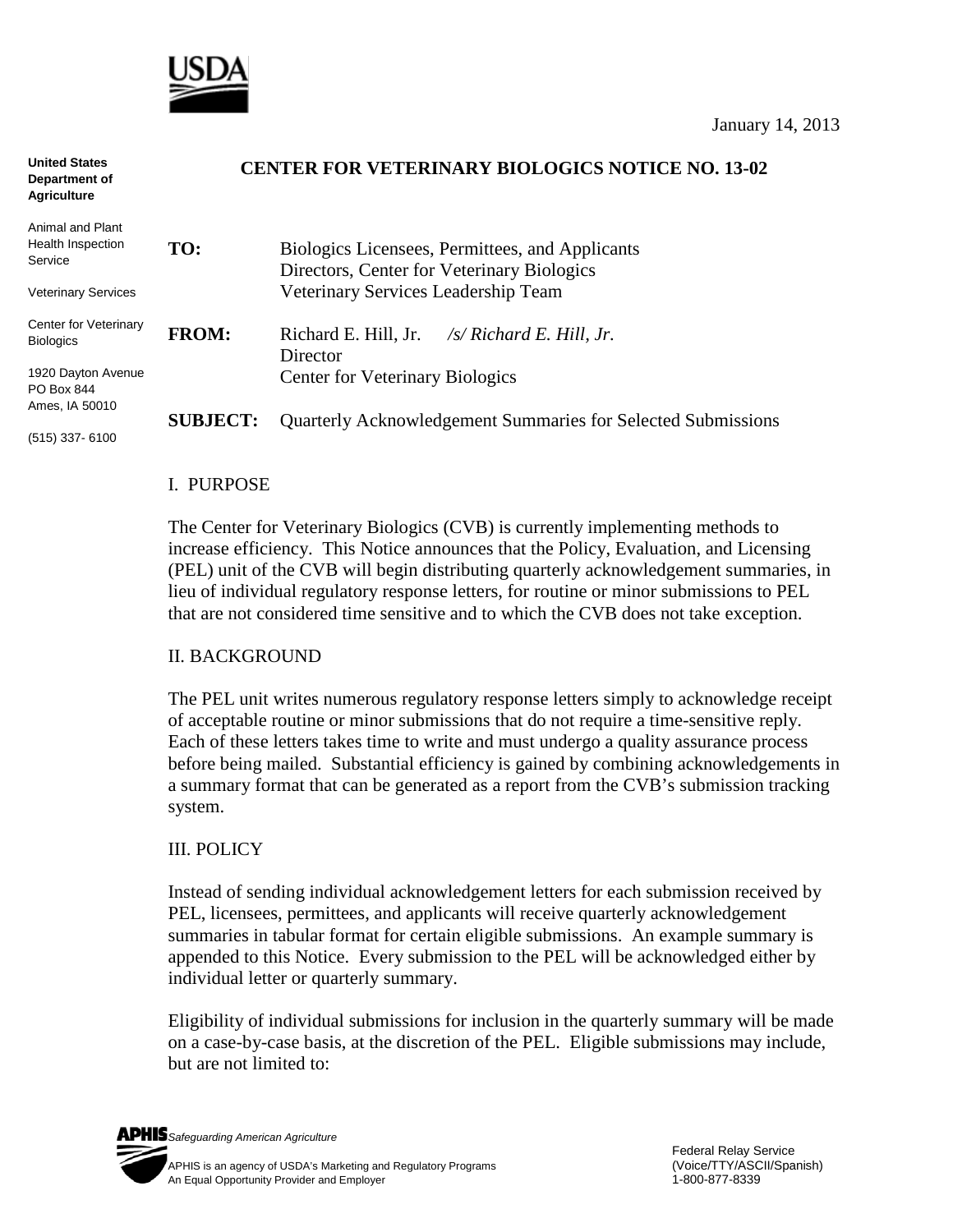#### **CENTER FOR VETERINARY BIOLOGICS NOTICE NO. 13-02** Page 2

- Preliminary proof-of-concept studies filed solely for information (unless feedback is specifically requested).
- Simple non-pivotal study summaries submitted as follow-up to authorizations under 9CFR 103.3.
- Label inactivation requests.
- License termination requests (after licensee surrenders licenses to the CVB).
- Return of superseded licenses (e.g., after reissue). Notification of intent to discontinue product development (converting license applications to inactive status).
- Removal of personnel from list of USDA liaisons and assistant liaisons.
- Inspection-Compliance (IC) submissions submitted to PEL staff by mistake (e.g., facility documents). IC staff will respond in real time, but PEL acknowledgement of transfer to IC will be on summary.
- Regulatory review priority lists.
- Adverse event monitoring summaries, when required on an established periodic basis for license maintenance, and provided the CVB has no particular comments to communicate.
- Routine updates to filed documents for unlicensed products exported under the Food and Drug Administration's Export Reform and Enhancement Act of 1996.
- Lists of critical study dates.

Additional submission scenarios may be identified for inclusion in the summary. An updated list of eligible submissions will be maintained at [http://www.aphis.usda.gov/animal\\_health/vet\\_biologics/vb\\_pelmanual\\_ToC.shtml.](http://www.aphis.usda.gov/animal_health/vet_biologics/vb_pelmanual_ToC.shtml)

If a submission involves a request for PEL action (e.g., label inactivations, forwarding items to Inspection-Compliance), action will continue to be initiated upon receipt, but confirmation of the completed action will be communicated to the submitter via the quarterly summary.

The summaries will be generated at the end of each calendar year quarter (March 31, June 30, September 30, December 31) and distributed to the primary USDA liaison for the establishment within two weeks afterward. Unless otherwise requested by the submitter, summaries in PDF format will be distributed by electronic mail.

The quarterly summary is intended only for simple acknowledgement responses that are not time sensitive and will not impact the progress of product development plans. If, however, a submitter wishes to verify the disposition of a particular submission prior to the end of the quarter, an interim summary may be requested at any time. Address requests to your assigned licensing reviewer.

# IV. IMPLEMENTATION/ APPLICABILITY

This new policy applies to any eligible PEL submissions reviewed on or after January 1, 2013. The first summary will be distributed for the quarter ending March 31, 2013.